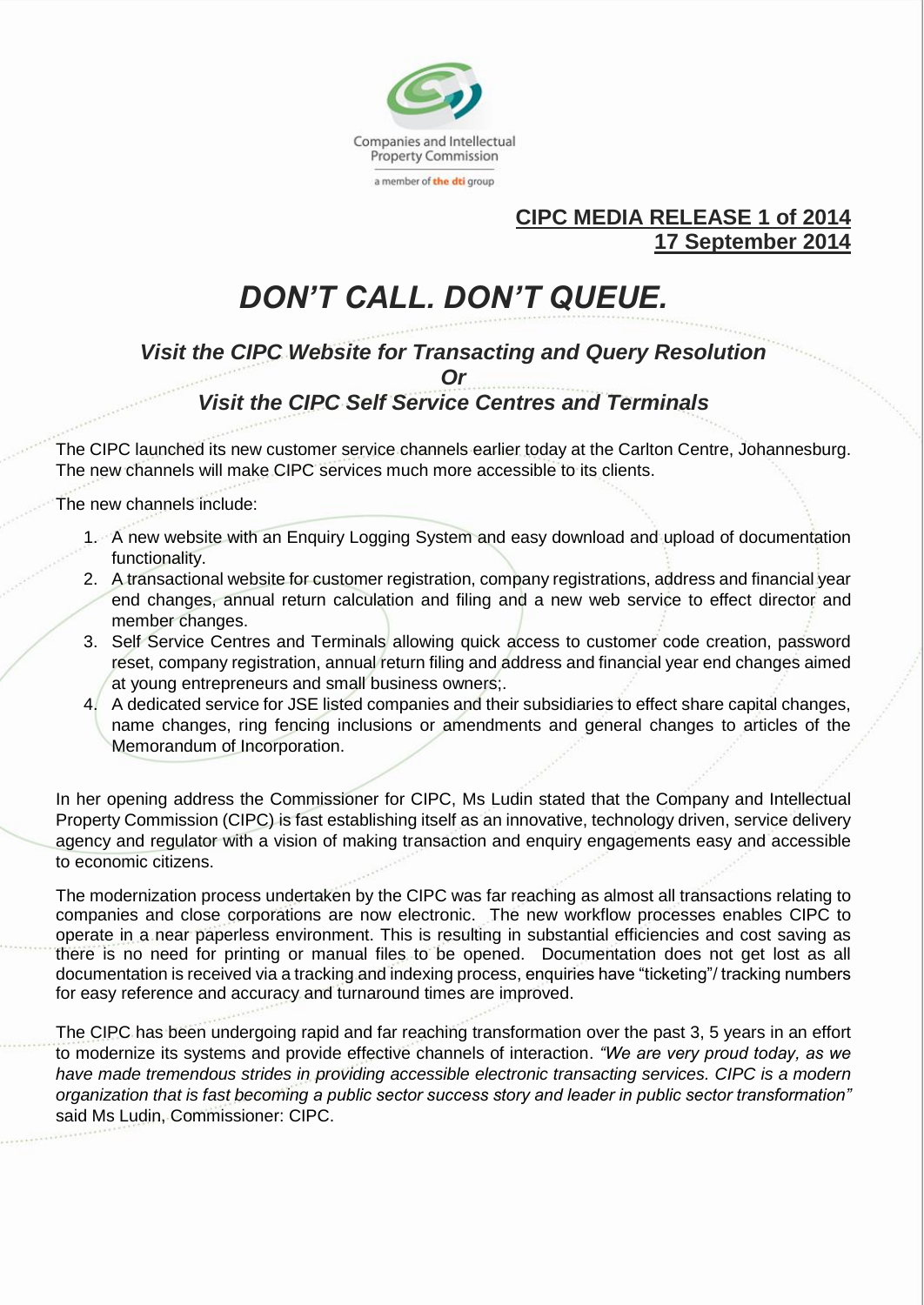

"The new customer engagement model has resulted in major efficiencies for the customer and the CIPC official. With the Website offering, queues and enquiry challenges are drastically reduced, where transactions are fully automated capturing errors are limited and the new scan/upload to email reduces the loss of documents and provides accurate tracking for progress and enquiry resolution," said Ms Ludin, Commissioner CIPC.

Some detail on each of the new channels follows below:

#### **Service Centre and Terminal Concept:**

The Carlton Centre Service Centre currently hosts 13 self-service terminals. A similar centre has been piloted in the Sunny park Shopping Centre, Pretoria. In excess of 500 company registration applications are received at the office per week.

At the service centres, customers are assisted by CIPC employees to facilitate the migration to electronic transacting. Easily navigated touch screen technology and biometric fingerprint identification allows a customer to register a company without a name reservation for R125 as soon as the fees are reflected in the CIPC bank account. The registration certificate is then emailed to the customer's selected email address.

Some of the services offered at these service centres and SST's include customer registration, password resetting, company or close corporation address and financial year end changes, CIPC annual return filings and registration certificates.

In brief the process at the SSC entails verifying your identity through fingerprint scanning via the Department of Home Affairs. Once verification is done, South African citizens can proceed with the CIPC online transactional services. An active email address and cellphone number is crucial for ease of customer communication. (New customer codes are sent via sms to customers and disclosure certificates will be emailed to email addresses linked to customer codes).

This is the second of three such centres and self-service terminals being rolled out nationally this financial year. It is aimed at making CIPC services accessible to entrepreneurs and small companies of up to three directors. Along with the integrated bank account opening and company registration process implemented in collaboration with FNB, the use of biometric verification for the purposes of registering a company or making changes to it, is a world first service.

## **CIPC Website**

The CIPC website has been completely overhauled and simplified. Easy steps are set out for all types of transactions and customers are guided from the home page to easily navigated areas of business registration, maintenance, Intellectual property and searching for information.

The new website has a dedicated enquiry functionality where customers can log an enquiry and receive an automated reference number and clear information on escalation procedures. The website also has a useful feature to track the progress of transactions, reducing customer enquiries on progress.

New E-Service functionalities include company registration, name reservation, changes to directors and members of companies and close corporations, address changes and financial year end changes. **The CIPC website is [www.cipc.co.za.](http://www.cipc.co.za/)**